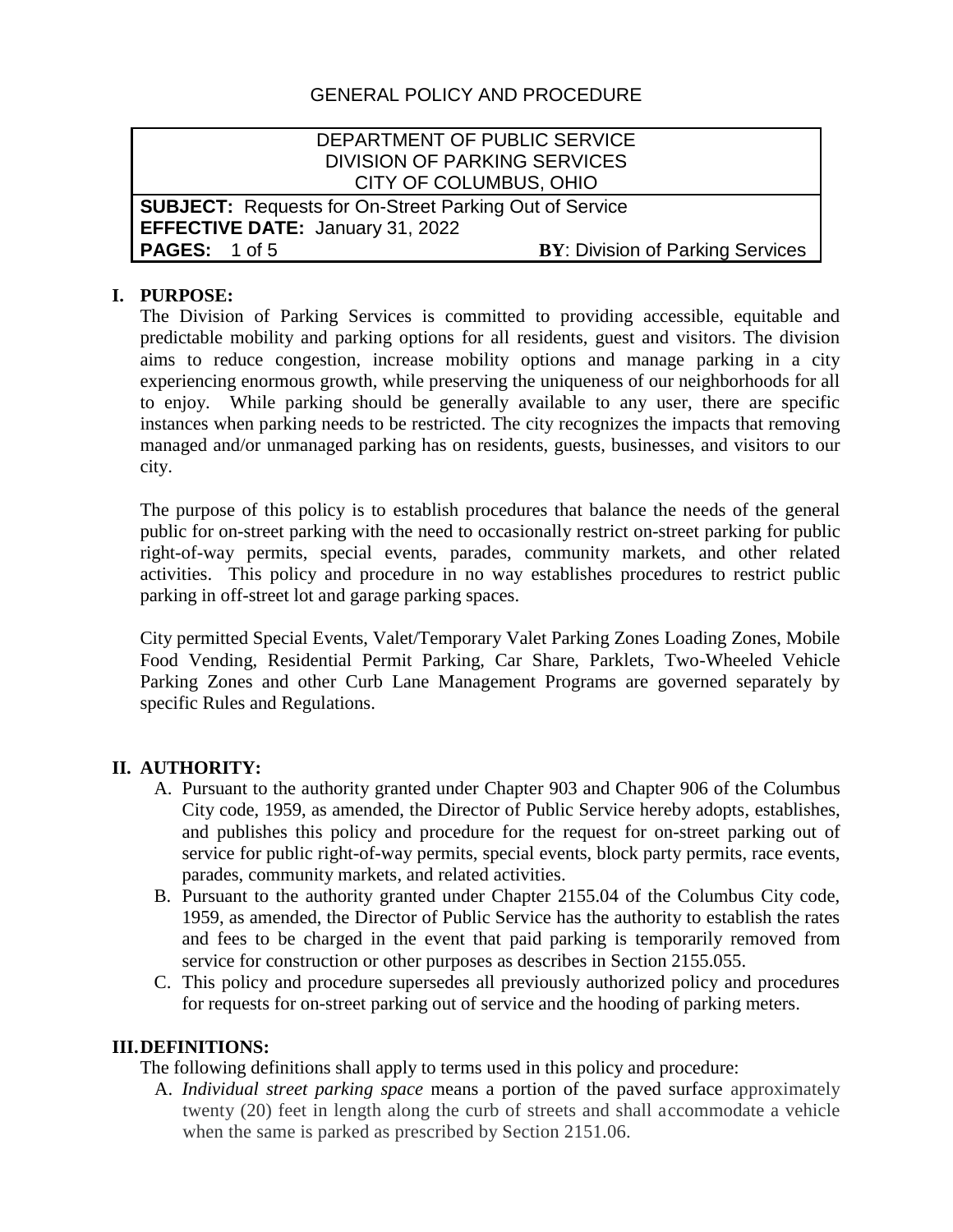- B. *Meter day* means any day that parking meters are enforced.
- C. *Non-Profit* means an organization that exists to provide a particular service to the community in general and has been officially recognized by the Internal Revenue Service as a 501(c) (3), (4), (7), (8), (10), or (19) organization.
- D. *Paid parking* means any parking space that has a parking meter, multi-space parking kiosks, and/or mobile payment only as prescribed in Section 2155.01.
- E. *Parking* means the standing of a vehicle whether occupied or not, otherwise than temporarily for the purpose of and while actually engaged in loading or unloading, or in compliance with directions of a police officer or traffic control device as prescribed in Section 2155.01.
- F. *Parking meter* means any mechanical or electronic device used, placed, installed, or erected at or near the curb adjacent to the parking lane, or otherwise on property which is owned, leased, or operated by the city. A parking meter includes, but is not limited to, single space meters, multi-space meters, and parking mobile payment applications authorized by the city of Columbus as prescribed in Section 2155.01.
- G. *Public right-of-way permit* means a permit issued for denoting land, property or the interest therein, usually in the configuration of a strip, acquired for or devoted to transportation purposes. When used in this context, right-of-way includes the roadway, shoulders or berm, ditch and slopes extending to the right-of-way limits under the control of the state or local authority.
- H. *Special Event* means a planned social function occurring either one-time, on an annual basis or as part of a series in which the purpose is to celebrate community, neighborhood, local heritage and or cultural experiences through the presence of live performances, food and merchandise, and/or interactive exhibits. Types of special events include Race Event, Marine Event, Block Party, and Special Activity as defined by the Division of Recreations and Parks.

## **IV.GENERAL PROVISIONS:**

- A. Parking may be removed from service only for the time necessary. The applicant must make every attempt to minimize the number of days and parking spaces to be removed from service.
- B. Parking may be removed from service for the following related activities, or as determined by the Division of Parking Services:
	- 1. Accommodate clearly logoed contractor and commercial vehicles for construction related activities;
	- 2. City permitted activities such as special events, race events, parades, community markets, parklets, on-street dining, temporary valet parking zones and related activities;
	- 3. Facilitate the set-up, tear down, and staging of an event, special event, or an approved related activity; and
	- 4. Temporary loading and unloading to accommodate moving in or out of a residence or business or related activity.
- C. Parking may not be removed from service for the following activities, or as determined by the Division of Parking Services:
	- 1. Parking for personal construction related vehicles, personal vehicles, on-demand delivery vehicles, employees, volunteers, event organizers, promoters, customers and other related activities; and
	- 2. Promotional, advertising and/or marketing related activities.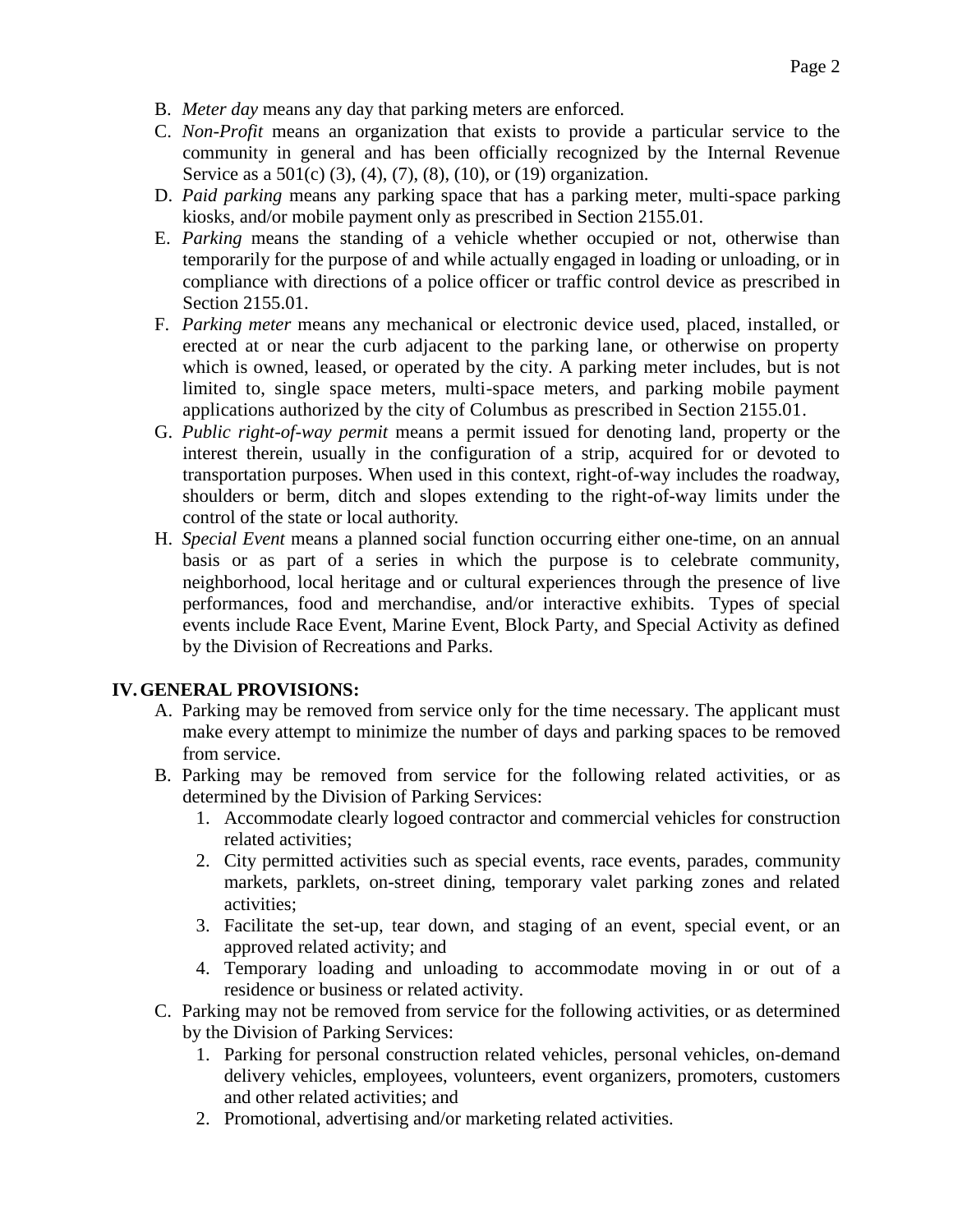- D. In areas with both residential permit parking and mobile payment only paid parking (this does not include single space or multi-space parking meters), clearly logoed vehicles and commercial license plates do not require a residential parking permit or payment to park on the permitted street. However, a public right-of-way permit and payment of lost meter revenue is required if the applicant is requesting the parking to be taken out of service and designated for construction related activities.
- E. Clearly logoed vehicles and commercial vehicles parked at a parking meter, multispace kiosk or mobile payment only zone without a right-of-way permit are required to pay the hourly rate for parking.

### **V. NOTIFICATION AND TEMPORARY SIGN REQUIREMENTS:**

### A. Notification

1. Public Right-of-Way Permits

a. In paid parking areas, permit holders are required to post temporary signage twenty-four (24) hours prior to the beginning of work.

b. In all other areas, permit holders are required to post temporary signage seventy-two (72) hours prior to beginning work.

c. The sign, issued by the Department of Public Service, Permit Office, must include the dates and times the parking will be impacted and the permit number.

#### B. Temporary Signage

1. Permit holders must place temporary "Emergency No Stopping" signs reflecting the date(s) and time of day the parking will be removed from service. The sign must also include the permit number, where applicable, or the event name. Temporary signs shall be placed in the following manner:

a. Attached to a wooden stake and placed every fifty (50) feet in the street lawn area between the curb and sidewalk.

b. Attached to street signs posts. The temporary signs shall not block posted street signs.

c. Attached to a forty-two (42) inch tall traffic cone and placed on the sidewalk as to not block off the parking spot or impede pedestrian traffic. On the day the permit is valid, the cones may be placed in the parking spaces in an effort to keep motorist from parking.

d. Permit holders are responsible for the replacement of damaged or missing temporary signs during the dates and times listed on the permit.

2. The cost for any necessary posted signage and/or maintenance of traffic items shall be paid by the Permitee.

C. Permit holders may not privately tow vehicles parked in the public right-of-way in violation of the posted signage. Permitees shall contact the Columbus Division of Police or Parking Services for assistance with vehicles in violation.

## **VI.PROCEDURE:**

- A. Permit Application
	- 1. Permits to remove paid, managed and/or unmanaged parking are issued by the Department of Public Service, Permits Office. In order to provide adequate processing time, all information must be submitted a minimum of ten (10) calendar days prior to the start of the permit. Requests received less than ten (10)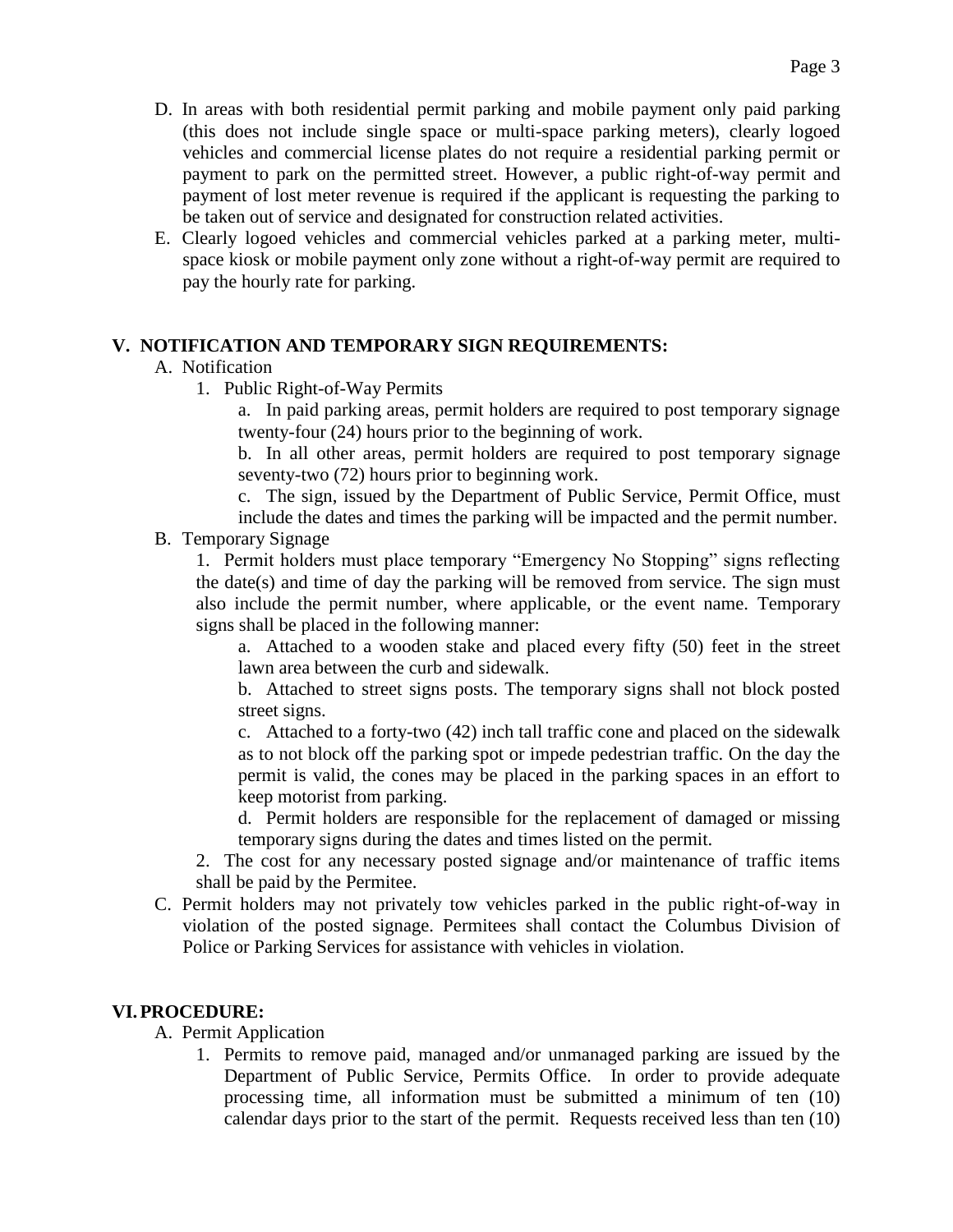calendar days will be considered but no assurance is made that a decision will be rendered by the requested permit date.

B. If approved, permit staff will coordinate with the Division of Parking Services to have the requested parking taken out of service.

# **V. FEES**

- A. The applicant must remit payment to the Department of Public Service, Permits Office unless otherwise specified in this Section for the following:
	- 1. Paid Parking
		- a. Associated permit fees as determined by the Department of Public Service, Permits Office; and
		- b. Daily lost paid parking/parking meter revenue each parking space, pursuant to 2155.055 of the Columbus City Columbus. Please note, paid parking/parking meters are free on Sundays and city recognized holidays.
		- c. When an activity requires the temporary removal of a meter head and/or post, the applicant is required to pay a removal/re-installation fee of sixty dollars (\$60.00) per parking meter.
		- d. When an activity requires the temporary removal of a multi-space kiosk, the applicant is required to pay a removal/re-installation fee of three hundred fifty dollars (\$350.00) per multi-space kiosk.
- A. Non-Profit Activity Fee Structure
	- 1. The non-profit organization must be the applicant and the activity must be organized and sponsored by the non-profit organization.
	- 2. Non-profit activities may request a fee waiver daily lost meter revenue for each paid parking space removed from service.
	- 3. The non-profit organization must provide the following with the application:
		- a. A copy of the organizations  $501(c)(3)$ ,  $(4)$ ,  $(7)$ ,  $(8)$ ,  $(10)$ , or  $(19)$  forms from the Internal Revenue Service.
	- 4. The non-profit provision does not apply to construction related activities.
- B. Special Events Fee Structure
	- 1. Non-profit or not-for-profit events shall pay four dollars (\$4.00) for each meter hooded up to one hundred (100) parking meters. Events that require the hooding of more than one hundred (100) meters shall be charged the actual employee cost to remove the parking from service.
	- 2. Special Event lost paid parking/parking meter revenue will be collected by the Department of Recreations and Parks.
- C. The Division of Parking Services shall review the fee schedule annually and all fee schedules changes will go into effort on January 1<sup>st</sup> of each year.

# **VI.APPEALS:**

- A. If an applicant believes that a permit is revoked or refused in error or that the restrictions placed on the permit represent an undue hardship, the applicant has the right to appeal to the Director of Public Service. The appeal shall include the following information:
	- 1. A copy of the original application; and
	- 2. Written appeal stating why the permit was denied and the hardship placed on the applicant by the denial, revocation, or restrictions of the permit.
- B. In the case of a special event, the appeal shall also include the following information: